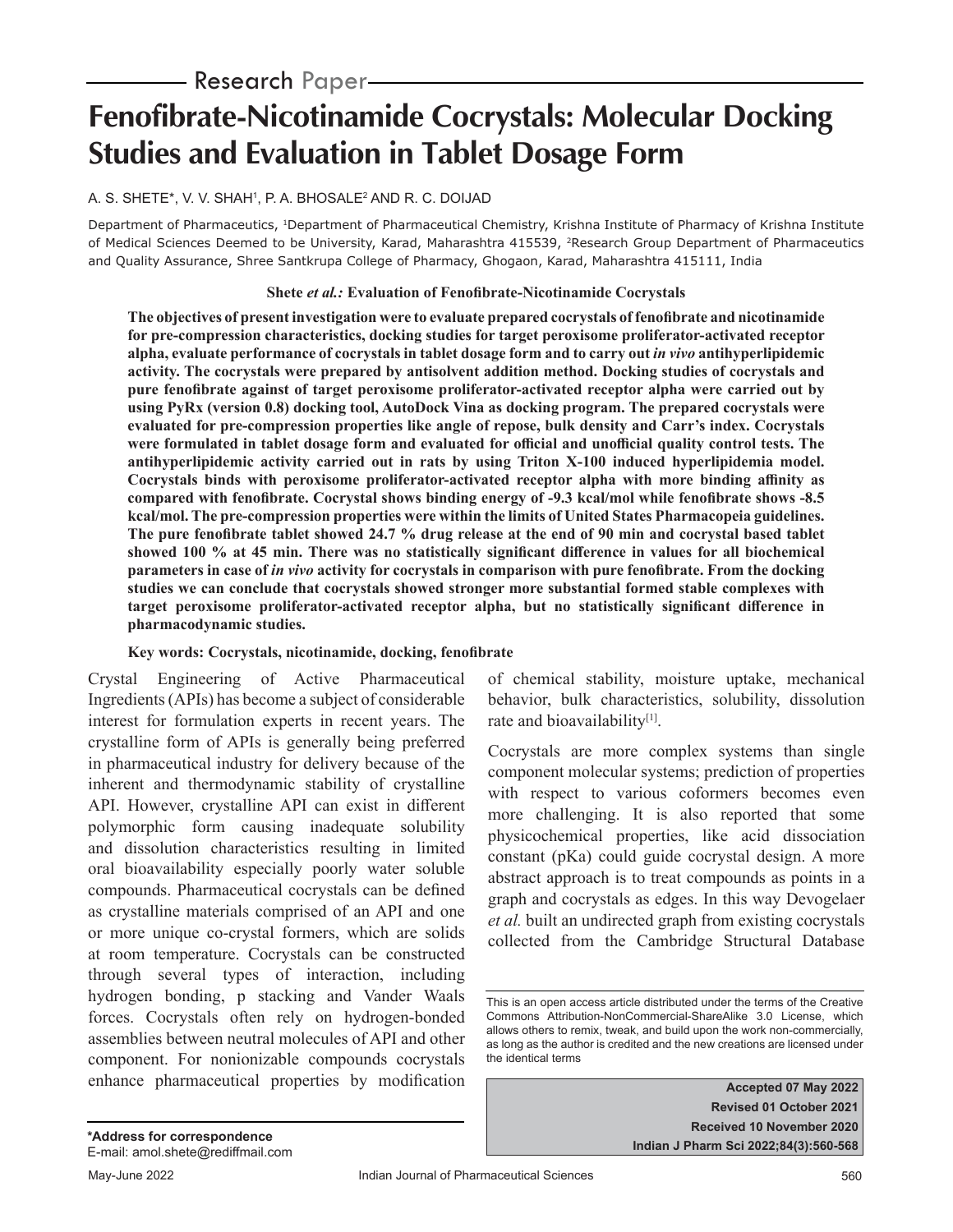(CSD) and treated cocrystal prediction as a link prediction mission. Other types of methods can be referred as *ab initio* approach, which is usually based on molecular modeling and energy calculation, Barua *et al.* also reported the use of molecular dynamics to evaluate the hydrogen bonding tendency between molecules and now Machine Learning (ML) approaches have rapidly emerged as crucial tools for solid-state chemistry and have been successfully applied in crystal structure prediction, solvate formation prediction and crystallization solvent[2].

Fenofibrate (FNO) (isopropyl ester of 2-[4-(4-chlorobenzoyl) phenoxy]-2-methylpropanoic acid) is a widely used hypolipidemic drug. Its pharmacological activity consists in reducing triglyceride and cholesterol concentration in plasma. Solubility and permeability are the fundamental parameters controlling the rate and extent of drug absorption. According to the Biopharmaceutics Classification System (BCS), FNO is a Class II drug having low solubility and high permeability. Bioavailability of FNO solely depends on dissolution rate in the gastrointestinal tract. The absolute bioavailability of FNO cannot be determined as the compound is virtually insoluble in aqueous media suitable for injection; bioavailability is optimized when taken with meals. The extent of absorption of one marketed product Triglide (AUC) is comparable between fed and fasted conditions. Food increases the rate of absorption of Triglide approximately 55 %. This drug is used mostly in lipid regulation as it decreases low-Density Lipoprotein (LDL) and Very-Low Density Lipoprotein (VLDL) levels and increases High-Density Lipoprotein (HDL) level. The cocrystals of FNO are reported with tartaric acid $[3]$ , saccharin, succinic acid, sucrose<sup>[4]</sup>, Polyethylene Glycol (PEG)  $4000$  by ball milling technique<sup>[5]</sup>, nicotinamide by different techniques like cogrinding, slurry method, antisolvent precipitation and screening by Hansen solubility parameters[6-8].

The molecular docking approach can be used to model the interaction between a small molecule and a protein at the atomic level, which allow us to characterize the behavior of small molecules in the binding site of target proteins as well as to elucidate fundamental biochemical processes. In present investigation docking studies of cocrystals are carried out. As FNO binds to Peroxisome Proliferator-Activated Receptor Alpha (PPAR-α) and reduces levels of triglycerides, for present investigation so we have selected PPAR-α (Protein Data Bank (PDB) Id: 2ZNN) for molecular docking study<sup>[9]</sup>.

As reported in our previous publication cocrystals prepared by antisolvent addition method showed enhanced dissolution rate of FNO. The objectives of present investigation were to evaluate prepared cocrystals for pre-compression characteristics, incorporate the same in tablet dosage form, evaluate for the performance, to carry out *in vivo* antihyperlipidemic activity in animal models and molecular docking studies of cocrystals.

# **MATERIALS AND METHODS**

FNO was obtained as a gift sample from Alembic pharma, Vadodara. Nicotinamide was procured from Loba Chemie Pvt. Ltd. Mumbai. All other chemicals were of analytical grade.

# **Molecular docking studies and proposed structures of cocrystals:**

In order to evaluate pharmacological activity of cocrystals in the form of new chemical entity, we have carried out *in vitro* screening of cocrystals by using molecular docking and virtual screening. The molecular docking was performed using PyRx (version 0.8) docking tool which uses AutoDock Vina as docking program. The thorough understanding of the structure of API and cocrystal formers is required to correctly locate the hydrogen bonding sites. To get better idea about the binding affinity and interactions we docked FNO, nicotinamide and predicted co-crystal structure. Structures of FNO and nicotinamide were downloaded from PubChem database in Spatial Data File (SDF) file format. The proposed structures of cocrystals were drawn using Chemsketch software and saved in MOL format by using Open Babel GUI 3.1.1<sup>[10-12]</sup>.

This format was converted into SDF format. FNO binds to PPAR- $α$  and reduces levels of triglycerides, for reported studies we have selected PPAR-α (PDB Id: 2ZNN) for molecular docking study. Further, this protein is processed by using the make macromolecule module provided in PyRx. All water molecules were removed, polar hydrogens were added, also Kollman charges were added to the protein and file was converted into PDBQT file format. Three ligand molecules including cocrystals in SDF format were uploaded in PyRx and energy minimization is carried out by using steepest descent method by using Merck Molecular Force Field  $(MMFF)^{[13]}$ . Then SDF files were converted into PDBQT format. Grid box was set to (10.7743446385, 3.89377600387 and -5.46349952579) coordinates based on the active amino acid residues involved in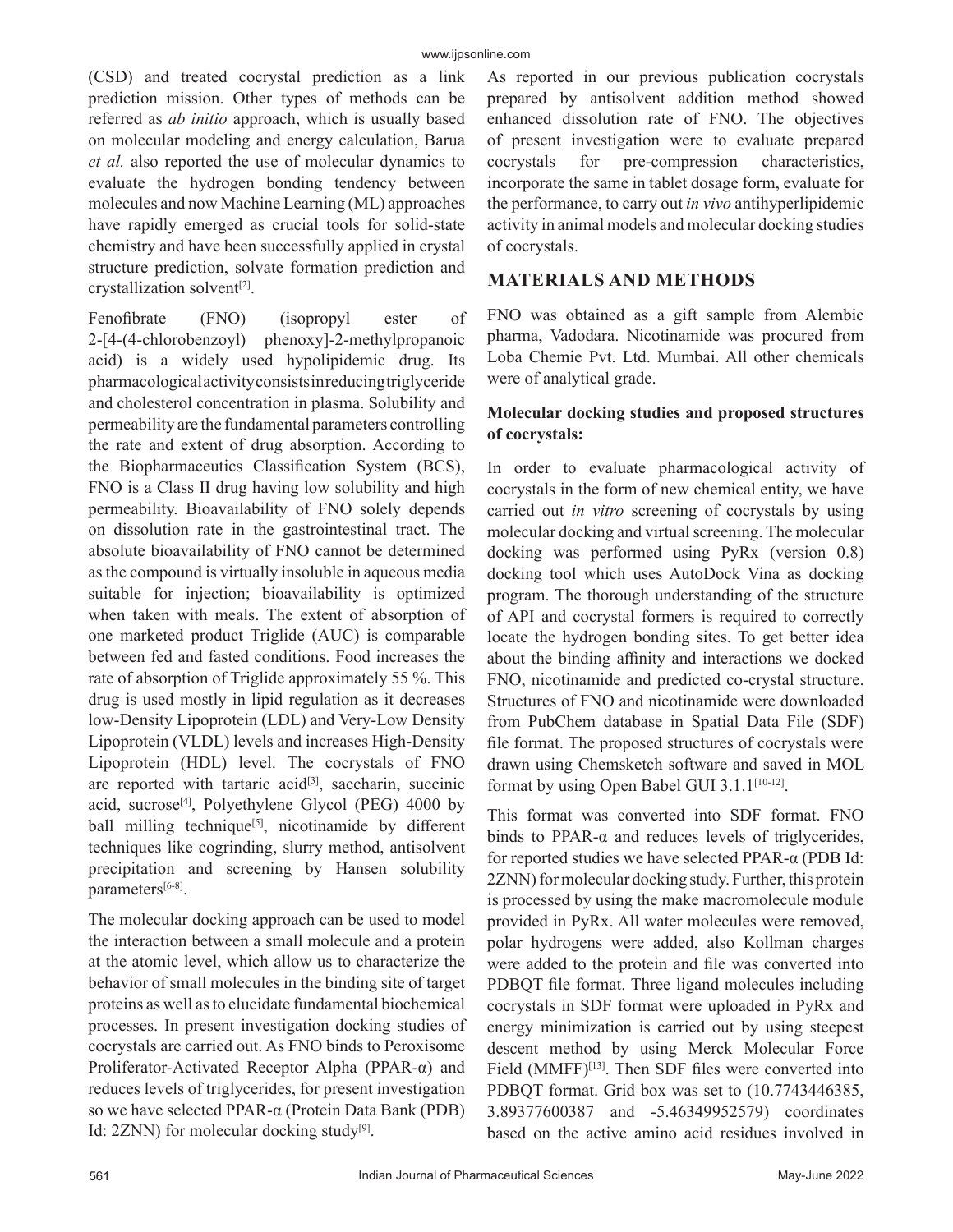binding with co-crystallized ligand $[13]$ .

# **Preparation of cocrystals:**

The cocrystals of FNO and nicotinamide in 1:1 molar ratio were prepared by different techniques like kneading, solvent drop grinding and antisolvent addition and solution crystallization as mentioned in our previous publication<sup>[7,8]</sup>.

#### **Bulk characterization:**

The prepared cocrystals were evaluated for angle of repose, bulk density, tap density, Carr's index and Hausner's ratio<sup>[14]</sup>.

#### **Formulation of tablet dosage form:**

The tables were prepared by direct compression technique by using Potassium bromide (KBr) press for pure FNO and cocrystals of FNO prepared by antisolvent addition method containing 40 mg of the dose. Microcrystalline cellulose, croscarmellose cellulose, talc and magnesium stearate were used as diluent, disintegrant, glidant and lubricant respectively to get final weight of 80 mg.

# **Evaluation of tablets:**

The prepared tablets were evaluated for official and unofficial tests like thickness, diameter, hardness, weight variation, friability, drug content and *in vitro* dissolution studies<sup>[15]</sup>.

#### *In vitro* **dissolution studies of tablets:**

*In vitro* dissolution studies of tablets of FNO were performed using 8 station United States Pharmacopeia (USP) type II DBK dissolution rate test apparatus determined in 900 ml of 0.5 % Sodium Lauryl Sulfate (SLS) solution. Dissolution medium was kept in a thermostatically controlled water bath, maintained at 37°±0.5° at rotation speed of 100 rpm. Samples were withdrawn periodically and fresh equal volume of dissolution media was introduced in vessels to maintain the sink condition. Samples were filtered through Whatman filter paper, diluted and analyzed at 290 nm by using Shimadzu UV-1601 PharmaSpec, spectrophotometer (Tokyo, Japan).

# *In vivo* **antihyperlipidemic activity:**

Wistar albino male rats weighing 200-250 gm were selected and housed in polypropylene cages in room where the temperature was 27° for 12 h light and dark cycles were maintained (Protocol approval number-IAEC/TKCP/2015/02).

#### **Standardisation of hyperlipidemic dose of Triton X-100:**

To induce the hyperlipidemia rats were kept in fasting for 18 h with excess of water and subjected to Triton X-100 at the dose of 300, 400, 500, 600 and 700 mg/kg orally (p.o.) and the different lipoproteins is evaluated at 24, 48 and 72 h. It was observed that Triton  $X-100$  in the dose 400 mg/kg p.o. can induces maximum hyperlipidemia after 48 h. Hence 400 mg/kg p.o. was considered as the ideal dose for induction of hyperlipidemia<sup>[16]</sup>.

#### **Evaluation of anti-hyperlipidemic activity:**

Animals were divided into four groups containing 3 animals in each group. Animals were kept fasting for 18 h and injected Triton X-100 at a dose of 400 mg/ kg p.o. prepared in saline solution. According to treatment protocol, the first dose of the drug treatment was given immediately after Triton administration to animals from group 2 to 5. Second and third dose was administrated after 24 h and 44 h respectively. After 4 h of third dose the animals were used for the study of various biochemical parameters. Blood was collected by retro orbital plexus of the rat under anaesthesia and centrifuged at 2000 rpm for 30 min to get serum and analysed for biochemical parameter.

# **Biochemical estimation:**

Blood sample were collected after 48 h of Triton injection, blood was immediately centrifuged (2500 rpm for 10 min) and serum is analysed for Total Cholesterol (TC), Triglyceride (TG), HDL and LDL.

#### **Statistical analysis:**

All results are expressed as mean±Standard Error of the Mean (SEM). The data is analysed using one ways of Analysis of Variance (ANOVA). The statically significance of the different of means is evaluated.

# **RESULTS AND DISCUSSION**

The molecule of FNO structure consists of two aromatic rings, two carbonyl ether and chlorine groups. FNO molecule has three hydrogen bond acceptors, seven rotatable bond count<sup>[17]</sup>. It can easily form cocrystals with nicotinamide. The -CONH bonding is more robust and strong about to be present in between - $NH_2$  from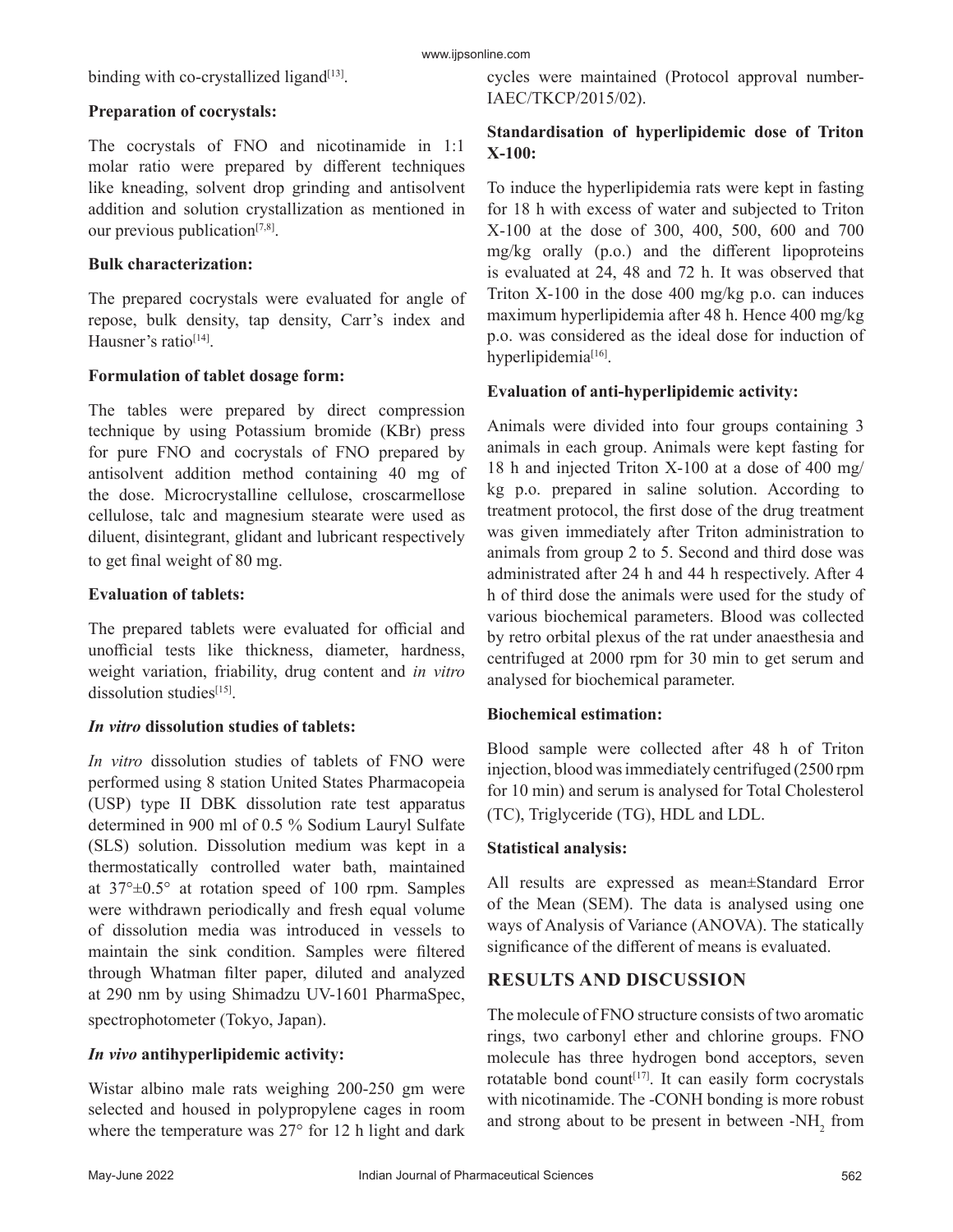#### www.ijpsonline.com

nicotinamide and C=O from FNO. As the nicotinamide possess aromatic -N- it has affinity for the carboxylic

acid moiety, which forms the intermolecular hydrogen bonding as docking results are shown in fig. 1-fig. 6.



**Fig. 1: Two-dimensional binding interactions of FNO**



**Fig. 2: Two-dimensional binding interactions of FNO**



**Fig. 3: Three-dimensional image showing FNO in binding pocket**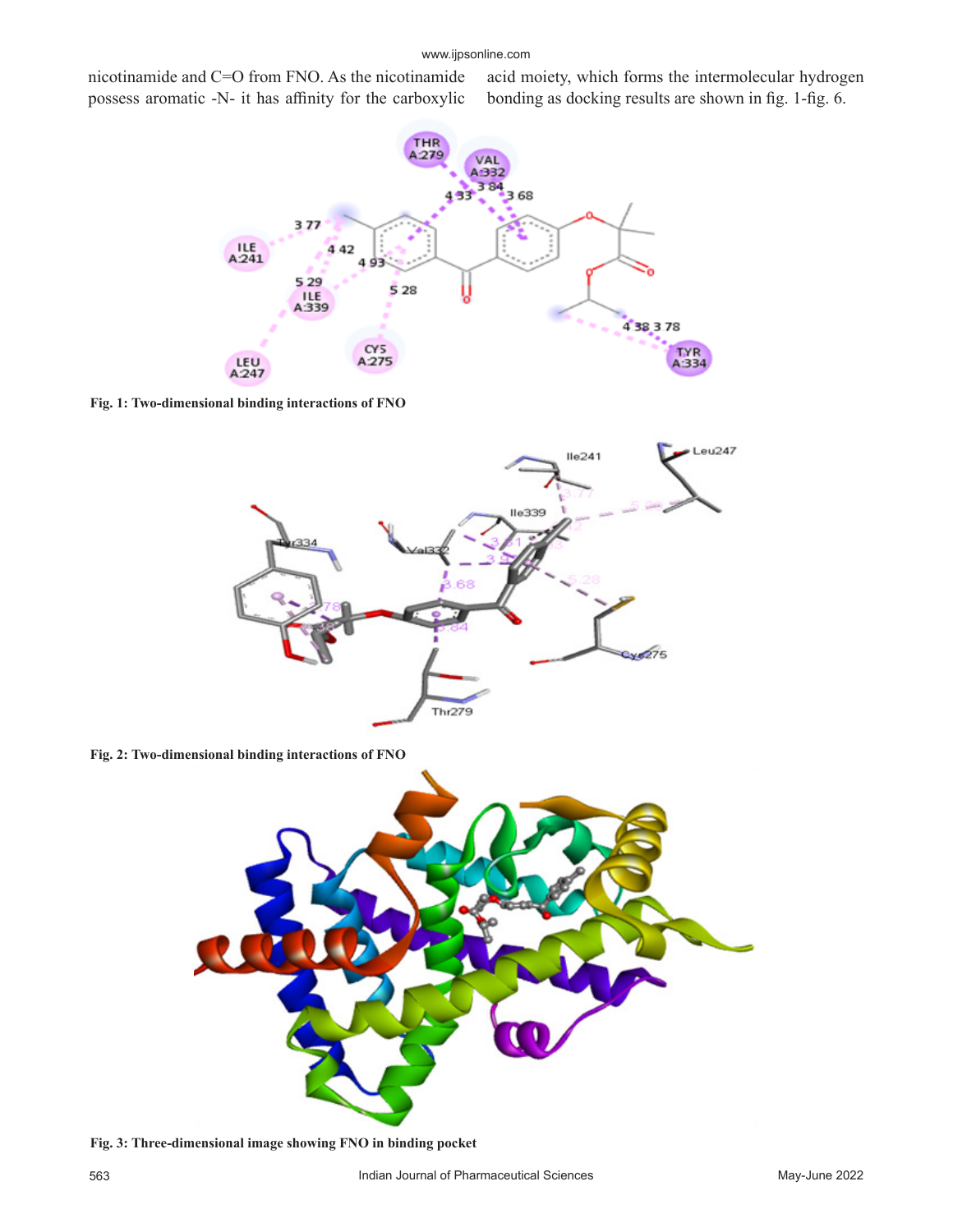

**Fig. 4: Two-dimensional binding interactions of FNO cocrystals** 



**Fig. 5: Three-dimensional binding interactions of FNO cocrystals**



**Fig. 6: Three-dimensional binding interactions of FNO cocrystals**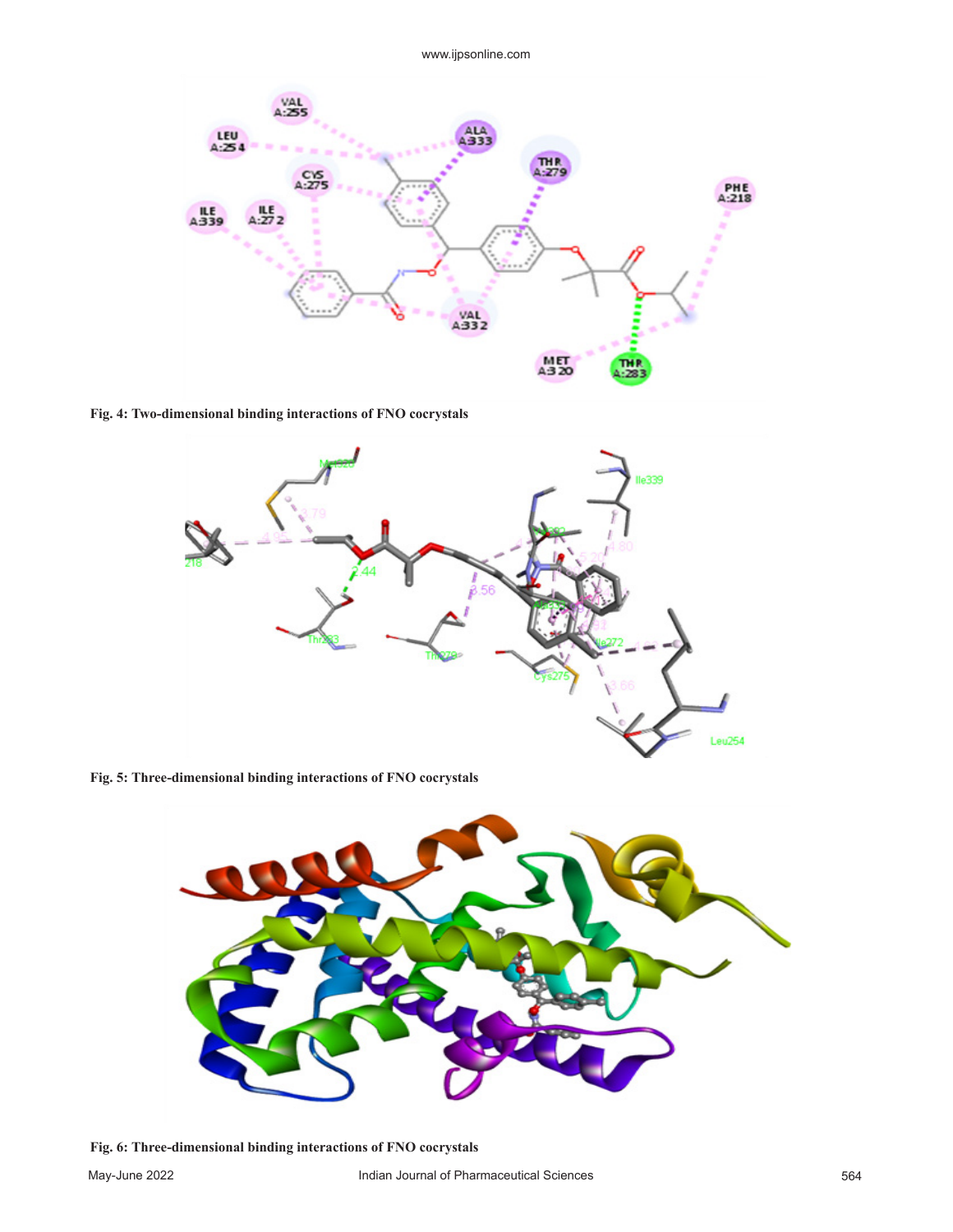Molecular docking is a theoretical simulation method used to study binding interactions between protein and ligands. Based on docking study we observed that complex between cocrystal with PPAR receptor has less binding energy as compared to complex between individual FNO and the receptor. Cocrystals binds with PPAR-α receptor with more binding affinity as compared with FNO. Cocrystal shows binding energy of -9.3 kcal/ mol while FNO shows -8.5 kcal/mol indicating more binding affinity of cocrystals with receptor. The binding interaction study confirms that cocrystal complex is involved in sigma-pi stacked interaction with ALA333 and THR279. Amino acids LEU254, VAL255, ILE272, CYS275, ILE339, VAL332, MET320 and PHE218 are associated with hydrophobic interaction while THR283 is involved in Hydrogen bonding. FNO is involved in sigma-pi stacked interaction with THR279, VAL332 and TYR334. ILE241, LEU247, CYS275 and ILE339 are showing hydrophobic interaction with ligand. FNO is not involved in any hydrogen bonding. The cocrystals showed the bond length of hydrogen bonds <5 Å, which indicating stronger more substantial formed stable complexes<sup>[18]</sup>. Binding interaction study clearly indicates newly formed cocrystal entity is also showing interaction with PPAR-α receptor exhibiting more activity towards the receptor. Binding energy and interactions are shown in Table 1.

The FNO showed good flow properties while the prepared cocrystals showed excellent flow properties. The pre-compression properties which were within the limits of USP guidelines are shown in Table 2. This indicates that the cocrystals improved the flow property and compressibility of FNO this might be due to change in crystal habits<sup>[19]</sup>. The results of evaluation parameters of tablets as shown in Table 3 found in the limits specified in the USP.

Fig. 7 shows the results of *in vitro* dissolution profile of prepared tablet (FNO cocrystals) and tablet of pure FNO. The pure FNO tablet showed 24.7 % controlled drug release at the end of 90 min and cocrystal tablet showed 100 % at 45 min.

|                       | <b>Binding</b><br>energy (kcal/<br>mol) | Hydrogen bonds |                 | Sigma-pi stacked |                 | Alkyl hydrophobic/Pi-alkyl |                 |
|-----------------------|-----------------------------------------|----------------|-----------------|------------------|-----------------|----------------------------|-----------------|
| Ligand name           |                                         | <b>Residue</b> | <b>Distance</b> | <b>Residue</b>   | <b>Distance</b> | <b>Residue</b>             | <b>Distance</b> |
| Co-crystal<br>complex | $-9.3$                                  | <b>THR283</b>  | 2.44            | ALA333           | 3.99            | LEU254,                    | 4.62            |
|                       |                                         |                |                 | <b>THR279</b>    | 3.56            | <b>VAL255,</b>             | 3.66            |
|                       |                                         |                |                 |                  |                 | ILE272,                    | 4.8             |
|                       |                                         |                |                 |                  |                 | CYS275,                    | 4.92            |
|                       |                                         |                |                 |                  |                 | ILE339,                    | 4.8             |
|                       |                                         |                |                 |                  |                 | <b>VAL332,</b>             | 4.79, 5.20      |
|                       |                                         |                |                 |                  |                 | MET320,                    | 3.79            |
|                       |                                         |                |                 |                  |                 | <b>PHE218</b>              | 4.95            |
| <b>FNO</b>            | $-8.5$                                  | $\sim$ $\sim$  | $- -$           | THR279,          | 4.33            | ILE241,                    | 3.77            |
|                       |                                         |                |                 | <b>VAL332</b>    | 3.84, 3.68      | LEU247,                    | 5.29            |
|                       |                                         |                |                 | <b>TYR334</b>    | 3.78            | <b>CYS275</b>              | 5.28            |
|                       |                                         |                |                 |                  |                 | <b>ILE339</b>              | 4.93            |

#### **TABLE 1: TABLE SHOWING BINDING ENERGY AND BINDING INTERACTIONS**

#### **TABLE 2: MICROMERITIC PROPERTIES OF FNO AND PREPARED COCRYSTALS (MEAN±SEM)**

| <b>Formulation code</b> | Angle of repose                  | Bulk density (gm/<br>$cm3$ ) | <b>Tapped density</b><br>(gm/cm <sup>3</sup> ) | Carr's index (%)                  | Hausner's ratio                  |
|-------------------------|----------------------------------|------------------------------|------------------------------------------------|-----------------------------------|----------------------------------|
| <b>FNO</b>              | 33.15±0.830 (Good)               | $0.4168 \pm 0.0012$          | $0.4759 \pm 0.0016$                            | $12.42 \pm 0.123$ (Good)          | $1.13\pm0.02$ (Good)             |
| <b>PM</b>               | $32.22 \pm 0.723$ (Good)         | $0.4089 + 0.0022$            | $0.4623 + 0.024$                               | $11.85 + 0.154$<br>(Good)         | $1.12\pm0.03$ (Good)             |
| <b>SC</b>               | $30.62 \pm 0.812$<br>(Excellent) | $0.4202 \pm 0.0023$          | $0.4664 + 0.0022$                              | $9.907 \pm 0.125$<br>(Excellent)  | $1.10+0.022$<br>(Excellent)      |
| <b>SD</b>               | 29.74±0.786<br>(Excellent)       | $0.4110+0.0016$              | $0.4545+0.0012$                                | $9.570 \pm 0.174$<br>(Excellent)  | $1.105 \pm 0.029$<br>(Excellent) |
| KN                      | 28.92±0.789<br>(Excellent)       | $0.4000 \pm 0.0019$          | $0.4347 \pm 0.0022$                            | $7.9825 \pm 0.146$<br>(Excellent) | $1.08 + 0.027$<br>(Excellent)    |
| AN                      | $28.65 \pm 0.810$<br>(Excellent) | $0.4347 \pm 0.024$           | $0.4505 + 0.0019$                              | $3.5072 \pm 0.136$<br>(Excellent) | $1.03 \pm 0.013$<br>(Excellent)  |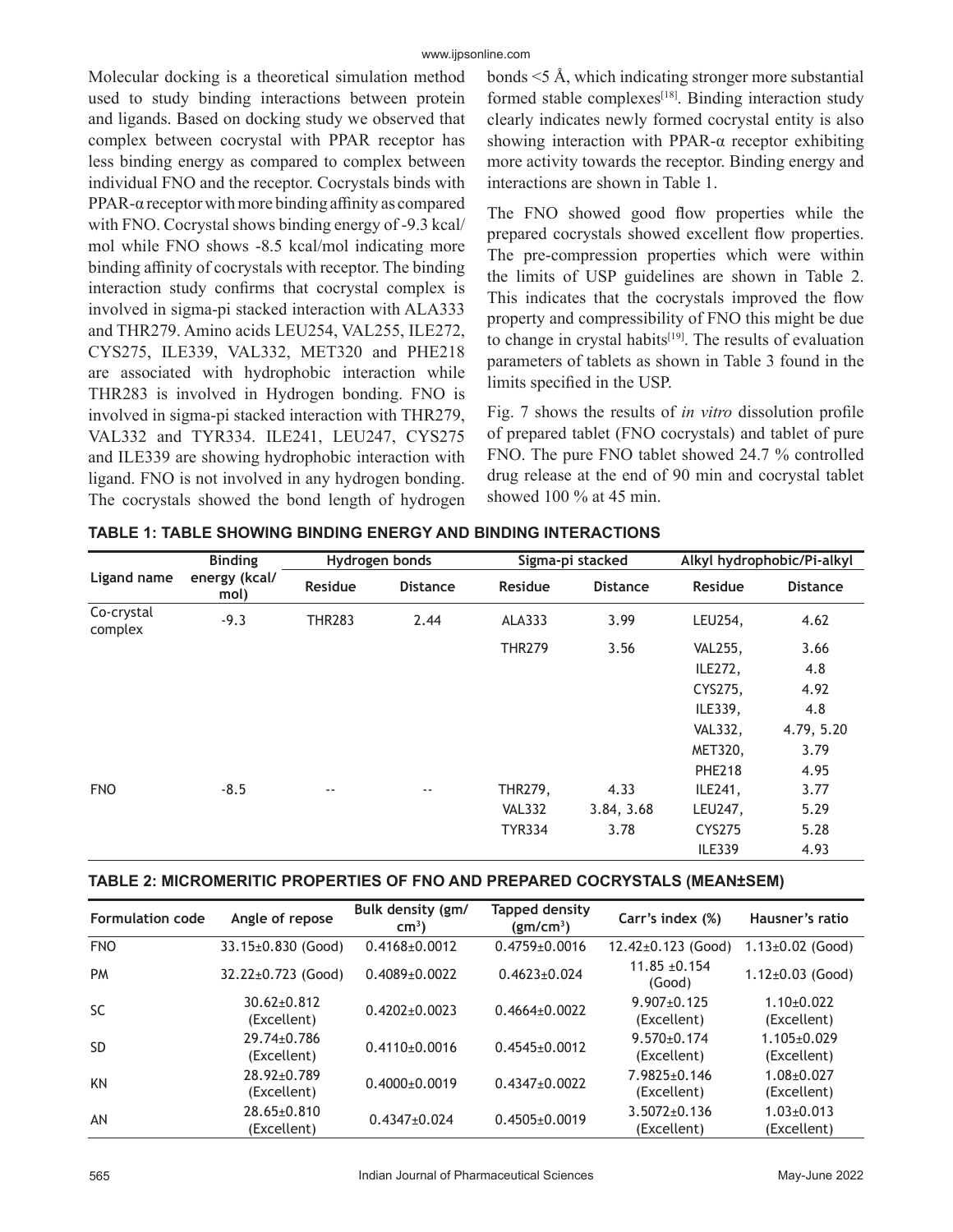www.ijpsonline.com

| <b>Formulation</b><br>code | <b>Diameter</b> | <b>Hardness</b>          | <b>Thickness</b> | Weight<br>variation | Friability | Disintegration<br>time | Drug content |
|----------------------------|-----------------|--------------------------|------------------|---------------------|------------|------------------------|--------------|
| Pure FNO<br>tablets        | 4 mm            | 4-5 kg/cm <sup>3</sup>   | $2 - 2.5$ mm     | 1.50 %              | 0.84%      | $13 \text{ min}$       | 99.07 %      |
| Cocrystal<br>based tablets | 4 mm            | 4-4.5 kg/cm <sup>3</sup> | $2 - 2.4$ mm     | 1.70 %              | 0.74%      | $15 \text{ min}$       | 99.05 %      |



**Fig. 7:** *In vitro* **dissolution profile of prepared tablet (FNO cocrystals) and tablet of pure drug** Note: (**-0**): Pure drug tablet and (-**1**): FNO-cocrystal tablet

This might be due to an important feature of cocrystals is the increase of the saturation solubility also, maintain super saturation level over a period of time without any phase transformation or conversion to pure drug and dissolution velocity which may further enhance the bioavailability<sup>[20]</sup>. The cocrystals were prepared by antisolvent addition method which produces small, uniform and stable FNO cocrystals with markedly enhanced dissolution rate because of large specific surface area of small particles. Also cocrystallization with nicotinamide shows volume expansion correlates with the shortening and strengthening of hydrogen bonds upon cocrystallization, analogous to water freezing and which minimizes the energy and enhances the rate of dissolution. The spring and parachute concept of amorphous drugs was considered to better understand the advantage of higher solubility of cocrystals $[21]$ . Dissociation of cocrystal within a few minutes of oral administration gives amorphous or nanocrystalline drug clusters, which are responsible for peak solubility in the aqueous medium (spring). The transformation of such metastable states to stable crystalline form in stages is capable of releasing high drug concentration for several

hours (parachute)<sup>[22]</sup>.

Triton acts as a surfactant and suppresses the action of lipase to block the uptake of lipoproteins from circulation by extra hepatic tissues, resulting into increased blood lipid concentration. The biphasic nature of Triton X-100 induced hyperlipidemia is helpful in understanding the mode of action of hypolipidemc agents. Drugs interfering with lipid biosynthesis of uptake will be active in the synthesis phase and metabolism will be active in the excretory phase. In the present study, the FNO reduced the cholesterol and triglyceride. FNO inhibits the biosynthesis of cholesterol and triglyceride and therefore can be used for the prevention of hyperlipidemia.

The results for antihyperlipidemic activity in animals were expressed as mean±SEM. The statistical significance between mean was analyzed by using One way ANOVA followed by Dunnet's multiple comparison posttest by using GraphPad software. As shown in Table 4, it has been concluded that there was no statistically significant difference in values for all biochemical parameters for cocrystals in comparison with pure FNO.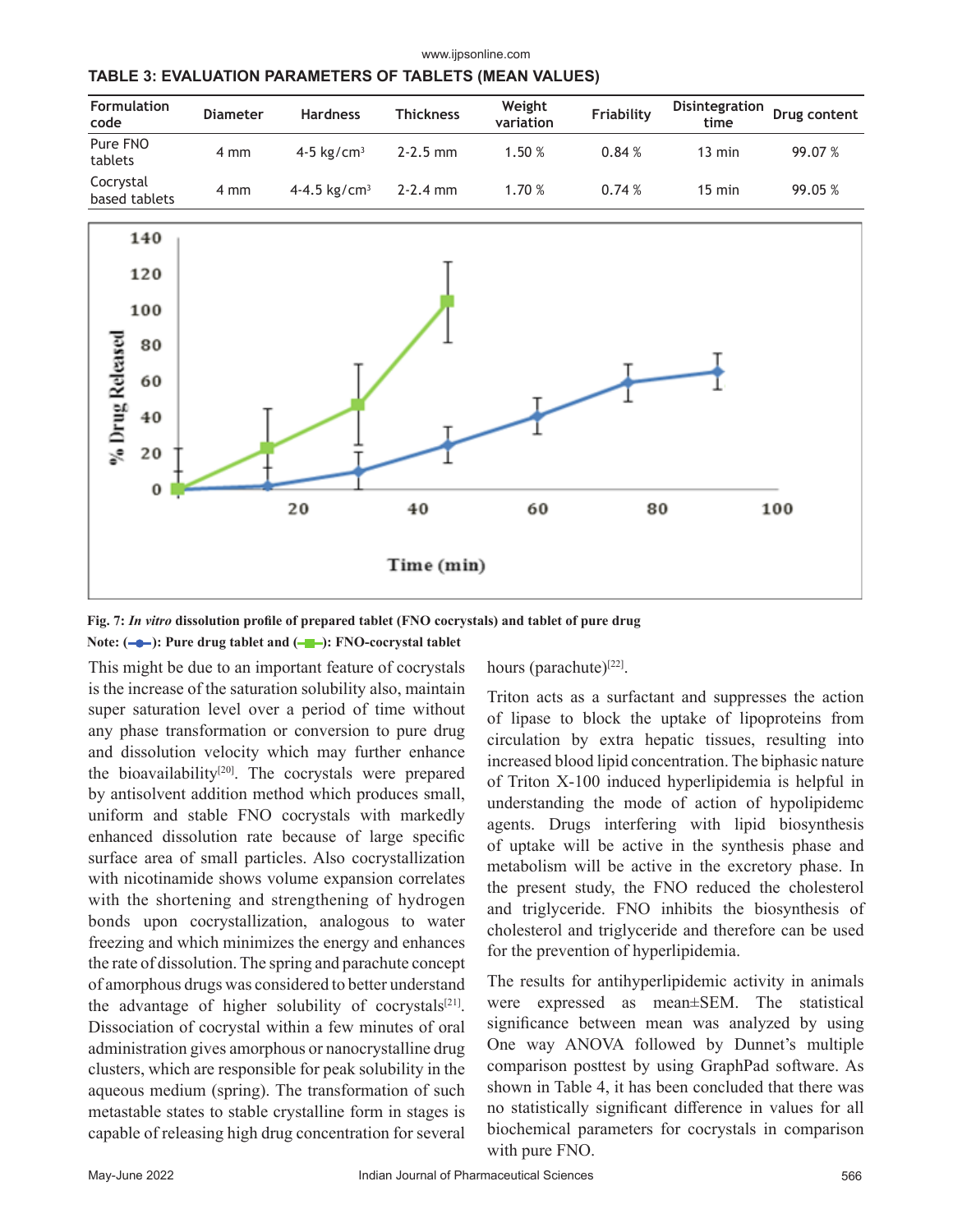| <b>Treatment</b> | Serum total<br>cholesterol | Serum HDL        | Serum LDL        | Serum VLDL         | Serum TG          |
|------------------|----------------------------|------------------|------------------|--------------------|-------------------|
| Normal           | $162.83 \pm 3.49$          | $47.83 \pm 2.75$ | $87.97 \pm 2.77$ | $25.25 \pm 2.22$   | $125+4.22$        |
| Control          | $213 \pm 7.59$             | $58.08 \pm 2.67$ | $126.05***$ 7.66 | $37.33 \pm 2.04$   | $184.83 \pm 5.02$ |
| Pure FNO         | $144.67**+7.65$            | $53.16 \pm 3.23$ | $67.27**+4.18$   | $21.0*** \pm 1.41$ | $104.67**+5.76$   |
| Cocrystals       | $162***+2.55$              | $51.33*+2.03$    | $87.48**+2.49$   | $25.55 \pm 1.74$   | $125.83***+4.5$   |

#### **TABLE 4: ANTIHYPERLIPIDEMIC ACTIVITY OF FNO IN TRITON X-100 INDUCED HYPERLIPIDEMIA**

Note: Values are expressed as mean±SEM, n=3 in each group. \*\*p<0.01, \*p<0.01 compared with Triton control group

As per regulatory requirement for cocrystals, API should be substantially dissociated from its cocrystal form before the drug reaching the site and without change in pharmacological activity and which has been obeyed by prepared cocrystals<sup>[23]</sup>.

From the docking studies we can conclude that cocrystals showed stronger more substantial formed stable complexes with target PPAR-α, but no statistically significant difference in pharmacodynamic studies and this might be due to dissociation of FNO from its cocrystal before reaching the target and which is regulatory requirement of filling cocrystal based NDA and ANDAs. The further investigation of behavior of cocrystals in blood sample is necessary. The use of artificial intelligence and ML will be the future of development of robust, scalable corystals of API to give new life to old drugs.

#### **Acknowledgements:**

The authors are grateful to the Board of management of Krishna Institute of Medical Sciences Deemed To Be University, Karad for providing research facilities.

#### **Conflict of interests:**

The authors declared no conflicts of interest.

#### **REFERENCES**

- 1. Yadav AV, Shete AS, Dabke AP, Kulkarni PV, Sakhare SS. [Co-crystals: A novel approach to modify physicochemical](https://www.ijpsonline.com/articles/cocrystals-a-novel-approach-to-modify-physicochemical-properties-of-active-pharmaceutical-ingredients.html)  [properties of active pharmaceutical ingredients.](https://www.ijpsonline.com/articles/cocrystals-a-novel-approach-to-modify-physicochemical-properties-of-active-pharmaceutical-ingredients.html) Indian J Pharm Sci 2009;71(4):359-70.
- 2. Wang D, Yang Z, Zhu B, Mei X, Luo X. [Machine-learning](https://pubs.acs.org/doi/10.1021/acs.cgd.0c00767)[guided cocrystal prediction based on large data base.](https://pubs.acs.org/doi/10.1021/acs.cgd.0c00767) Cryst Growth Des 2020;20(10):6610-21.
- 3. Bhalekar M, Pradhan SB. [Scientific coformer screening,](http://www.jddtonline.info/index.php/jddt/article/view/3199)  [preparation and evaluation of fenofibrate tartaric acid cocrystal.](http://www.jddtonline.info/index.php/jddt/article/view/3199) J Drug Deliv Technol 2019;9(4):406-10.
- 4. Payghan SA. [Preparation and characterization of molecular](https://www.asiapharmaceutics.info/index.php/ajp/article/view/1712)  [complexes of fenofibrate cocrystal.](https://www.asiapharmaceutics.info/index.php/ajp/article/view/1712) Asian J Pharm 2017;11(4):S745-59.
- 5. Joshi R, Raje S, Akram W, Garud N. [Particle engineering of](https://fjps.springeropen.com/articles/10.1186/s43094-019-0010-0) [fenofibrate for advanced drug delivery system.](https://fjps.springeropen.com/articles/10.1186/s43094-019-0010-0) Future J Pharm Sci 2019;5(1):1.
- 6. Yadav VB, Yadav AV. Enhancement of solubility and dissolution rate of fenofibrate by melt granulation technique. Int J Pharm Tech Res 2009;2(1):256-63.
- 7. Shete AS, Khandagale VV, Murthy SM, Vyankatrao A, Yadav SS, Doijad RC. [Solid State characterization and tableting](https://www.ijper.org/article/778) [studies of ethanol based cocrystals of fenofibrate with](https://www.ijper.org/article/778) [nicotinamide.](https://www.ijper.org/article/778) Indian J Pharm Educ Res 2018;51(2):71-7.
- 8. Shewale S, Shete AS, Doijad RC, Kadam SS, Patil VA, Yadav AV. [Formulation and solid state characterization of](https://www.ijpsonline.com/articles/formulation-and-solid-state-characterization-of-nicotinamidebased-cocrystals-of-fenofibrate.html) [nicotinamide-based co-crystals of fenofibrate.](https://www.ijpsonline.com/articles/formulation-and-solid-state-characterization-of-nicotinamidebased-cocrystals-of-fenofibrate.html) Indian J Pharm Sci 2015;77(3):328-34.
- 9. Meng XY, Zhang HX, Mezei M, Cui M. [Molecular docking:](http://www.eurekaselect.com/article/19093) [A powerful approach for structure-based drug discovery.](http://www.eurekaselect.com/article/19093) Curr Comput Aided Drug Des 2011;7(2):146-57.
- 10. Dallakyan S, Olson AJ. [Small-molecule library screening by](https://link.springer.com/protocol/10.1007/978-1-4939-2269-7_19) [docking with PyRx.](https://link.springer.com/protocol/10.1007/978-1-4939-2269-7_19) Methods Mol Biol 2015;1263:243-50.
- 11. Trott O, Olson AJ. [AutoDock Vina: Improving the speed](https://onlinelibrary.wiley.com/doi/10.1002/jcc.21334) [and accuracy of docking with a new scoring function,](https://onlinelibrary.wiley.com/doi/10.1002/jcc.21334) [efficient optimization and multithreading.](https://onlinelibrary.wiley.com/doi/10.1002/jcc.21334) J Comput Chem 2010;31(2):455-61.
- 12. O'Boyle NM, Banck M, James CA, Morley C, Vandermeersch T, Hutchison GR. [Open Babel: An open chemical toolbox.](https://jcheminf.biomedcentral.com/articles/10.1186/1758-2946-3-33) J Cheminform 2011;3(1):1-4.
- 13. Halgren TA. [Merck molecular force field. I. Basis, form, scope,](https://onlinelibrary.wiley.com/doi/10.1002/(SICI)1096-987X(199604)17:5/6%3C490::AID-JCC1%3E3.0.CO;2-P) [parameterization and performance of MMFF94.](https://onlinelibrary.wiley.com/doi/10.1002/(SICI)1096-987X(199604)17:5/6%3C490::AID-JCC1%3E3.0.CO;2-P) J Comput Chem 1996;17(5‐6):490-519.
- 14. Eraga SO, Arhewoh MI, Akpan FE, Iwuagwu MA. [Evaluation](https://pesquisa.bvsalud.org/portal/resource/pt/emr-205094) [of fast disintegrating tablets of paracetamol prepared from a](https://pesquisa.bvsalud.org/portal/resource/pt/emr-205094) [blend of croscarmellose sodium and](https://pesquisa.bvsalud.org/portal/resource/pt/emr-205094) *Pleurotus tuber-regium*  [powder.](https://pesquisa.bvsalud.org/portal/resource/pt/emr-205094) Pak J Pharm Sci 2018;31(6):2503-8.
- 15. Shoaib MH, Tazeen J, Merchant HA, Yousuf RI. [Evaluation](http://eprints.hud.ac.uk/id/eprint/19640/) [of drug release kinetics from ibuprofen matrix tablets using](http://eprints.hud.ac.uk/id/eprint/19640/) [HPMC.](http://eprints.hud.ac.uk/id/eprint/19640/) Pak J Pharm Sci 2006;19(2):119-24.
- 16. Parwin A, Najmi AK, Ismail MV, Kaundal M, Akhtar M. [Protective](https://www.turkjgastroenterol.org/en/protective-effects-of-alendronate-in-triton-x-100-induced-hyperlipidemia-in-rats-135704) [effects of alendronate in Triton X-100-induced hyperlipidemia in](https://www.turkjgastroenterol.org/en/protective-effects-of-alendronate-in-triton-x-100-induced-hyperlipidemia-in-rats-135704) [rats.](https://www.turkjgastroenterol.org/en/protective-effects-of-alendronate-in-triton-x-100-induced-hyperlipidemia-in-rats-135704) Turk J Gastroenterol 2019;30(6):557-64.
- 17. Bhalekar M, Pradhan SB. [Scientific coformer screening,](http://www.jddtonline.info/index.php/jddt/article/view/3199) [preparation and evaluation of fenofibrate tartaric acid cocrystal.](http://www.jddtonline.info/index.php/jddt/article/view/3199) J Drug Deliv Ther 2019;9(4):406-10.
- 18. Prasanth DS, Panda SP, Rao AL, Chakravarti G, Teja N, Vani VN, *et al. In silico* [strategies of some selected](https://www.ijper.org/article/1276) [phytoconstituents from](https://www.ijper.org/article/1276) *Zingiber officinale* as sars cov-2 main [protease \(COVID-19\) inhibitors.](https://www.ijper.org/article/1276) Indian J Pharm Educ Res 2020;54(3):s552-9.